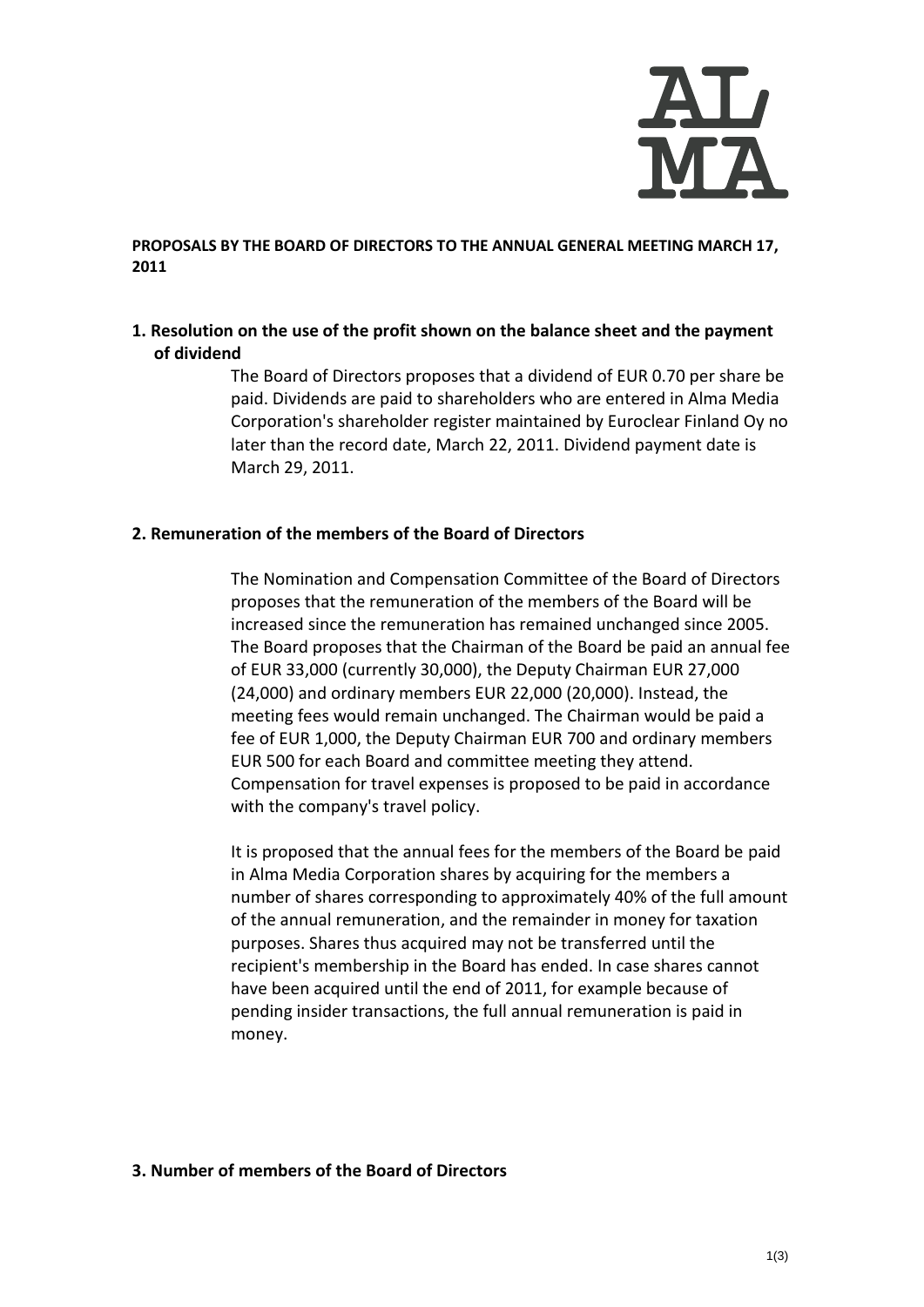

The Nomination and Compensation Committee of the Board of Directors proposes to the Annual General Meeting that the Board should consist of seven (7) members.

### **4. Election of members of the Board of Directors**

Mr Lauri Helve and Mr Kari Stadigh, both members of the Board, have notified that they will not be available for election to the Board of Directors of Alma Media Corporation.

The Nomination and Compensation Committee of the Board of Directors proposes to the Annual General Meeting that the current Board members Seppo Paatelainen, Kai Seikku, Erkki Solja, Catharina Stackelberg-Hammarén and Harri Suutari be re-elected to the Board of Directors for the term ending at the close of the following ordinary annual general meeting. The personal details of the current Board members as well as information on their positions of trust are available on the Alma Media website at [www.almamedia.fi/board\\_members.](http://www.almamedia.fi/board_members)

In addition, the Nomination and Compensation Committee proposes that Mr Timo Aukia, Managing Director of Timo Aukia Oy, and Mr Petri Niemisvirta, Managing Director of Mandatum Life Insurance Company Limited, be elected as new members of the Board for the same term. The aforementioned candidates have given their consent to the election. The personal details of the new candidates as well as information on their positions of trust are available on the Alma Media website at [www.almamedia.fi/agm\\_2011.](http://www.almamedia.fi/agm_2011)

Shareholders representing more than half of the shares and votes in Alma Media Corporation have notified their support for the proposal presented by the Nomination and Compensation Committee.

### **5. Resolution on the remuneration of the auditor**

In accordance with the recommendation of the Audit Committee, the Board proposes that the auditors' fee is paid according to the invoice which is based on the agreed charging criteria.

# **6. Election of auditor**